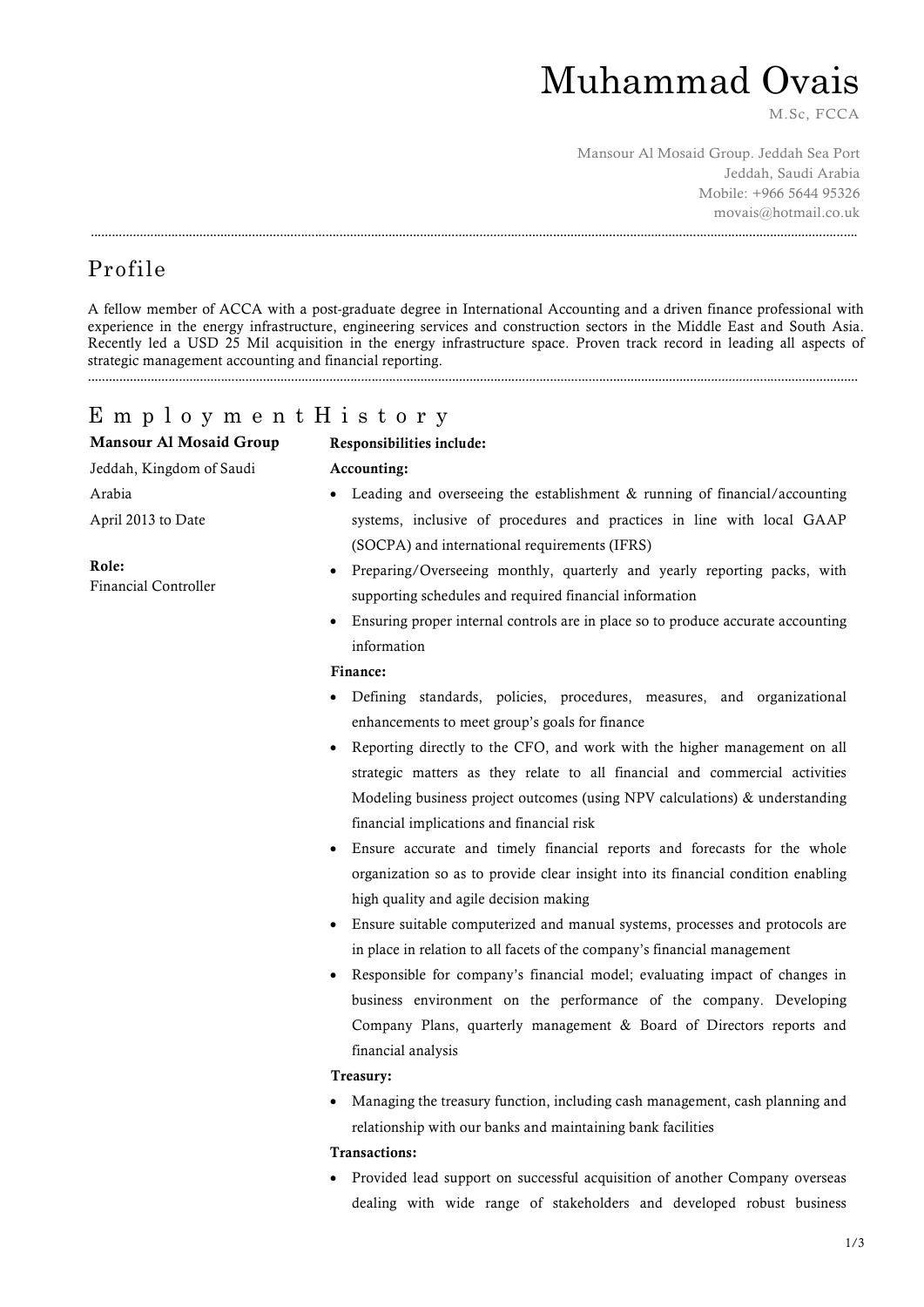## Muhammad Ovais

M.Sc, FCCA

| integration<br>plans<br>post        | acquisitions                                                                                                                                                                                                     |
|-------------------------------------|------------------------------------------------------------------------------------------------------------------------------------------------------------------------------------------------------------------|
| <b>NM Chartered Accountants</b>     | Responsibilities:                                                                                                                                                                                                |
| London, UK                          | Lead audit and financial advisory engagements from planning to completion<br>٠                                                                                                                                   |
| October 2010 to August 2012         | Reviewed audit work of junior members of staff and providing on the job training                                                                                                                                 |
|                                     | Control & substantive testing to achieve audit evidence & address the key risks                                                                                                                                  |
| Role:                               | Evaluating, monitoring and documenting the accounting system and controls                                                                                                                                        |
| Assistant Manager Audit             | Liaising with clients and engagement partners and providing them regular updates                                                                                                                                 |
|                                     | Analyzed business problems & helped organizations improve their performance                                                                                                                                      |
|                                     | Advised clients on their internal control environment                                                                                                                                                            |
|                                     | Provided coaching and on the job training for junior staff                                                                                                                                                       |
|                                     | Assisted teams with technical and business development initiatives                                                                                                                                               |
|                                     | Conducted post audit reviews, liaised with clients and partners                                                                                                                                                  |
| <b>Sherwood Chartered</b>           | Responsibilities:                                                                                                                                                                                                |
| <b>Accountants</b>                  | Prepared various reports on a regular and timely basis assisted in audit                                                                                                                                         |
| London, UK                          | engagements                                                                                                                                                                                                      |
| May 2008 to September 2010          | Prepared monthly, quarterly and yearly reporting packs, including statutory<br>$\bullet$                                                                                                                         |
|                                     | accounts, with supporting schedules and required financial information                                                                                                                                           |
| Role:                               | Helped clients in setting up their accounting and finance functions<br>$\bullet$                                                                                                                                 |
| Accounts & Audit senior             | Departmental Budgeting, Cash flow and P&L Forecasting, Variance analysis of<br>$\bullet$<br>departmental costs and analytical reporting were also the tasks performed on<br>regular basis for different clients. |
| <b>Grant Thornton International</b> | Responsibilities:                                                                                                                                                                                                |
| Islamabad, Pakistan                 | External audit testing (as part of an audit team) of blue-chip companies                                                                                                                                         |
| March 2006 to February 2007         | Business analysis review before starting assignment to understand the business and<br>operations                                                                                                                 |
| Role:                               | Was promoted to semi senior within six months of joining the firm<br>$\bullet$                                                                                                                                   |
| Audit Associate                     |                                                                                                                                                                                                                  |
| <b>Khubaib Foundation</b>           | Responsibilities:                                                                                                                                                                                                |
| Islamabad, Pakistan                 | Maintained records of day to day transactions                                                                                                                                                                    |
| June 2005 to February 2006          | Prepared and submitted accounting reports and financial analysis to the<br>management for timely decision making                                                                                                 |
| Role:                               |                                                                                                                                                                                                                  |
| Finance Assistant                   |                                                                                                                                                                                                                  |

### Skills & Key Competencies

- Qualified ACCA with international audit, accounting and finance experience
- Ability to deliver high quality reporting within deadlines
- Knowledge to improve organization's control procedures and policies
- Ability to analyse high volume data
- Knowledge of current economic and market trends